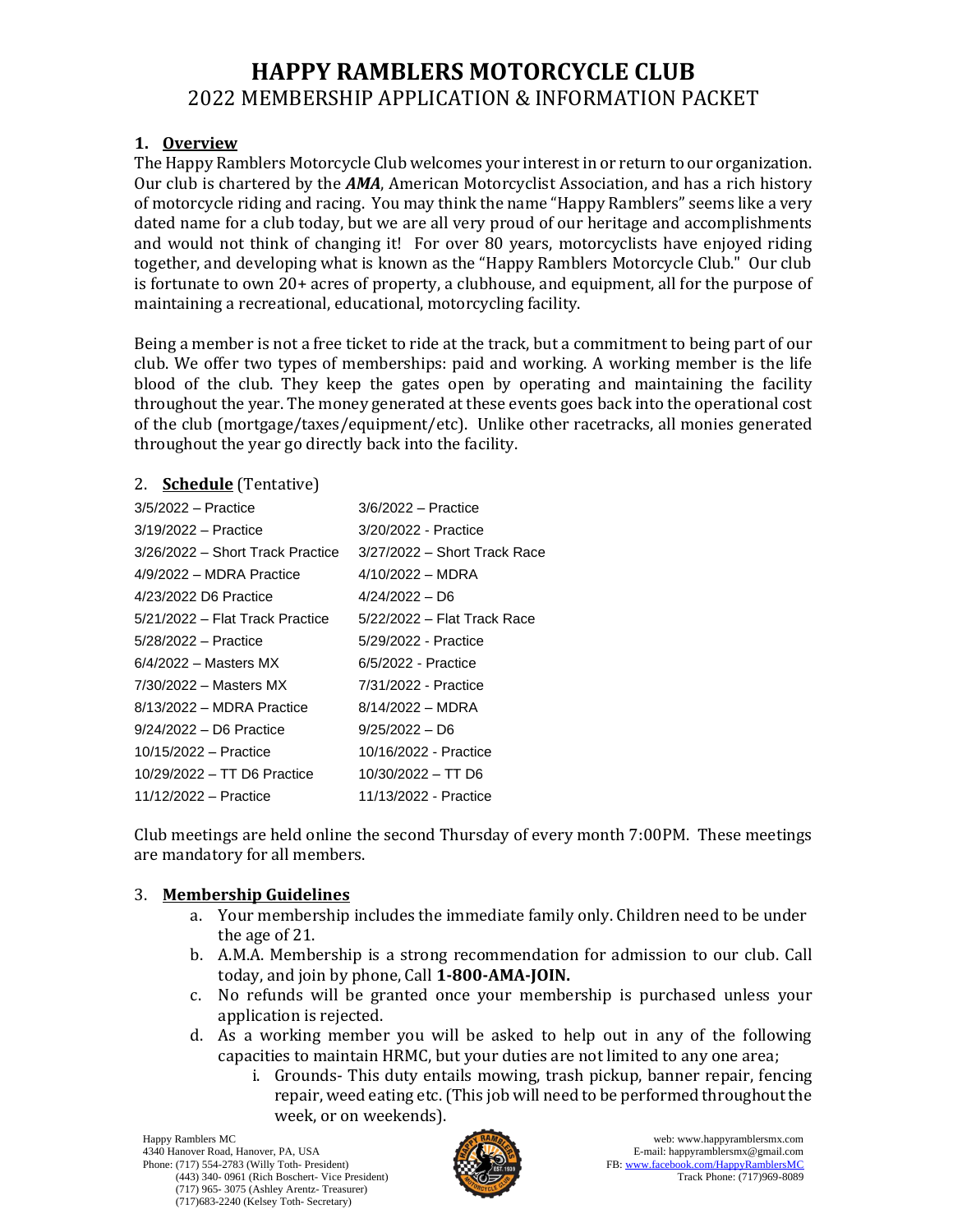- ii. Track Maintenance- This duty entails repairs of waterlines, flagging stands, starting gate, and equipment, etc. (This job will need be performed throughout the week as well as on race/ practice weekends)
- iii. Track Prep- This duty entails the watering and dirt works operations of preparing the racing surface for our events. (This job will need to be performed BOTH throughout the week prior to the event, as needed, as well as on the race/ practice weekends)
- iv. Staging- This duty is required on our race/ practice weekends. On practice events you are required to check wrist bands to ensure all riders have signed up, and let them onto the track as scheduled. On race weekends you are to load the gate with riders, and drop the gate in a timely fashion, as led by your appointed flagger.
- v. Office- This duty is required on our race/ practice weekends. As an office worker you are to report to the office in a timely fashion to assist with signing up riders. You will then be asked to score (if it is a race weekend). You will then be asked to help handout trophies as the races end.
- vi. Flagging- This duty is required on our race/ practice weekends. You will be taught proper flagging etiquette from our flagging coordinator and be assigned a flagging stand. You are to remain in your flagging stand until relieved or the event is over.

#### **Working Membership Guidelines: Working members run our facility. As a working member you will be expected to fluidly assist in operating the club.**

- e. Working membership dues are \$100 for returning members and \$150 for new members per Calendar Year.
- f. All members must attend meetings, held on the second Thursday of the chosen month at 7:00 PM in the clubhouse.
- g. Working Members are required to complete at least 100 hours of work. The hours worked will be tracked and evaluated periodically.
	- i. Evaluations will be decided by the board and tentatively will be in May, July, and October
	- ii. First offense of insufficient hours Warning
	- iii. Second offense of insufficient hours Access to the track is suspended until hours are satisfactory.
- h. Working members are responsible for the job that they sign up for at the beginning of the year all season long but are not limited to only that assignment.
	- **i. If you cannot fulfill your assigned job duties, it is your responsibility to find someone who can.**
- i. Working members DO NOT pay fees during Open Practices or Wednesday Practices (except for MAMA weekends)
- j. Working members are required to pay membership fees to MDRA, MAMA, District 6, and Master's races (whether that is a 1 day pass or an annual membership)
	- i. Each working membership family is granted TWO free racing classes per race day (except for MAMA weekends).

## 4. **General Rules and Regulations for all HRMC Memberships**

Each Individual Member and all family members will be required to follow all of the Rules stated below

- 1. All members and their families must adhere to instructions of HRMC Board Members at all times.
- 2. All members are able to park their personal camper/ RV on the HRMC grounds at no charge, provided it road worthy (you will be held responsible for the upkeep surrounding your camper/RV)

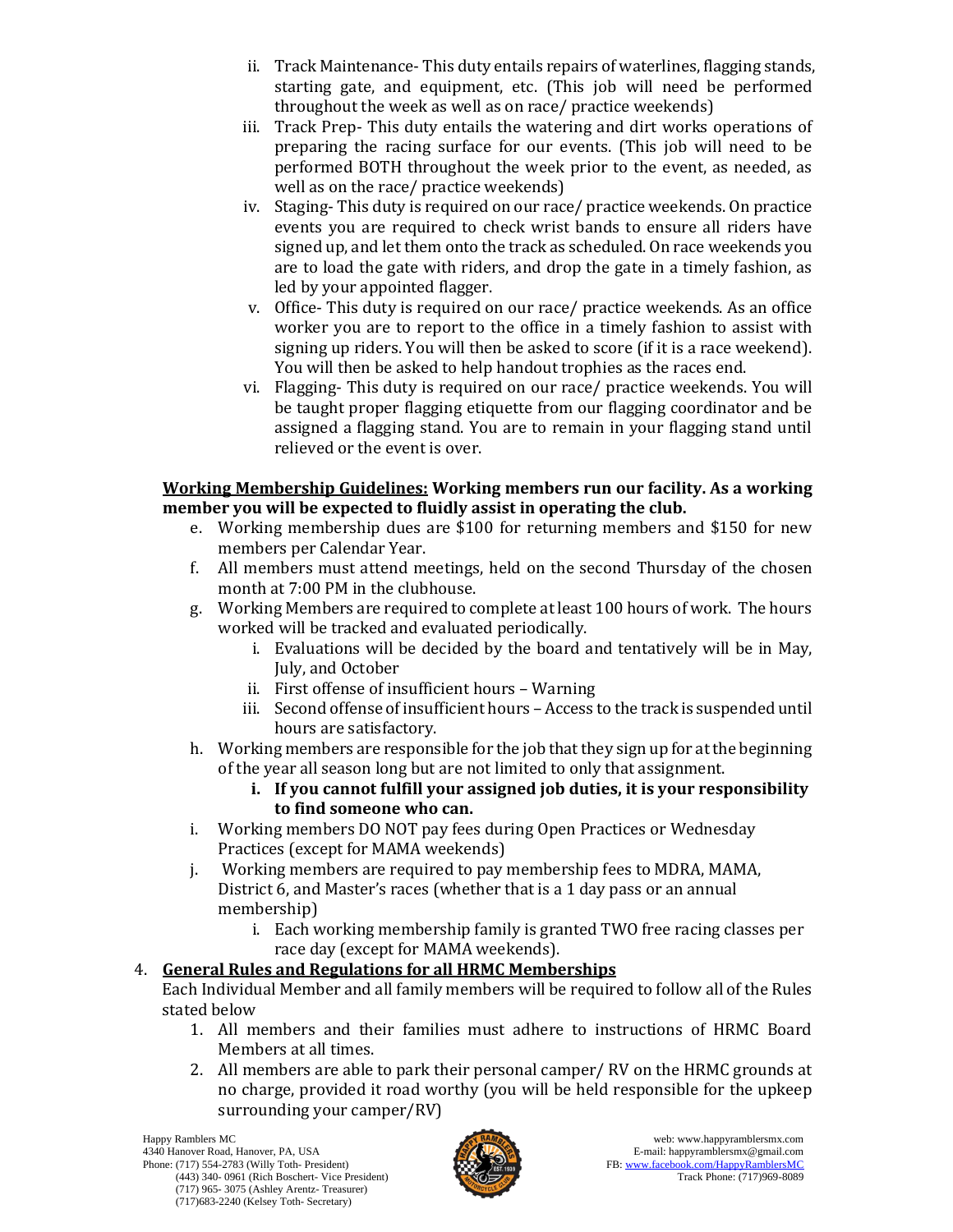- a. HRMC will not be held responsible for any damages.
- **3. No minors under 18 years of age can ride without adult supervision.**
- 4. It is important to respect the neighbors. Approved riding times are: Wednesday, Thursday, Friday, Saturday, Sunday: 9am -7pm Monday and Tuesday: 9am-5pm

If you are riding during non-approved hours, you will be suspended.

- 5. Gate fee is waived on race weekends (except MAMA weekends, but if you are working the MAMA weekend please contact Kelsey Toth for further information)
- **6. No guarantee of track prep except open practice weekends and event days**
- 7. You are permitted to ride on the track only and to and from your pits. There will be no riding on the grass surrounding the track, the driveway, or in the fields.
- 8. Required gear includes Helmet, Goggles, Gloves, Long Pants and Boots Covering Ankles.
- 9. Use of alcohol or controlled substances is prohibited. Suspicion of use, of these substances will result in an immediate ejection and possible suspension of membership.
- **10. If track conditions are creating dust, you must water if you want to ride.** Your membership does require that you learn how to operate the sprinkler system for watering the track.
- **11. Your HRMC ID card must be with you when you enter the facility. You may be asked to present your ID at any time.**
- **12. All members are required to sign a release every time that you enter the facility** (see black box by entrance gate to complete the paperwork).
- 13. You are required to close and lock the gate after entry. The gate is to be closed and locked at all times.
- 14. Members are allowed to bring guests to the track with the following provisions:
	- a. All non-members (and members) must sign the release wavier form prior to entrance of the facility. This includes both people who are spectators and riding. The forms are located in the large mail box at the gate.
	- **b. All non-members must have a member accompanying them at all time.**
	- **c. Any non-members riding on the track must pay the \$30 fee per day or \$15 per day (after 3pm) and place it in the drop slot on the door of the clubhouse (not the mail box!). Spectators are free.**

**Note: The front gate is monitored 24/7. Any member caught bringing guests to the facility and not paying will have their membership immediately terminated without refund.** 

- d. All non-members must follow all the same track rules as members. Members are fully responsible for guests/non-members and can be disciplined accordingly.
- 15. As a member you have the authority to question if riders have paid fees to ride. Please contact a member of the executive board if you have any suspicions.
- 16. Use of HRMC track grooming equipment is prohibited unless authorized by the board.
- 17. HRMC will strive to keep the facility open for riding at all times. There will be times when the track may be closed for riding. HRMC reserves the right to close the track at any time, with or without prior notification to the members. We will do our best to keep the Web Site and Facebook page updated, please check before coming to the track.
	- a. [http://www.happyramblersmx.com](http://www.happyramblersmx.com/)
	- b. <https://www.facebook.com/HappyRamblersMC>
- 18. First offence for not following all posted track rules, guidelines, By-laws, and the rules and regulations included in your membership application will result in a 30 suspension. 2nd offence will result in the termination of your membership.

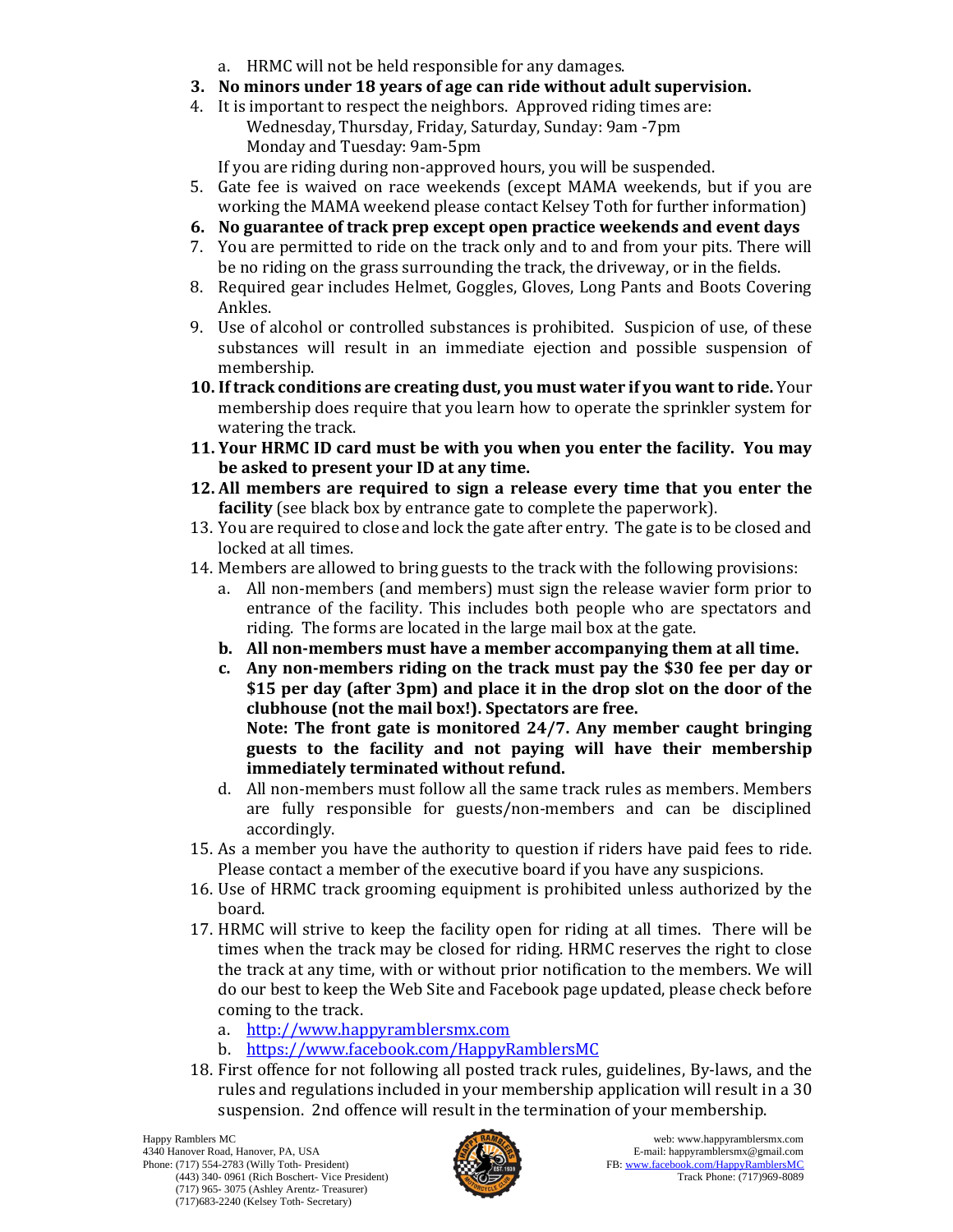19. Rules and Regulations are subject to change at any time in accordance to approval of HRMC board members. You will be notified by email if any changes are made.

Happy Ramblers MC 4340 Hanover Road, Hanover, PA, USA Phone: (717) 554-2783 (Willy Toth- President) (443) 340- 0961 (Rich Boschert- Vice President) (717) 965- 3075 (Ashley Arentz- Treasurer) (717)683-2240 (Kelsey Toth- Secretary)



web: www.happyramblersmx.com E-mail: happyramblersmx@gmail.com FB[: www.facebook.com/HappyRamblersMC](http://www.facebook.com/HappyRamblersMC) Track Phone: (717)969-8089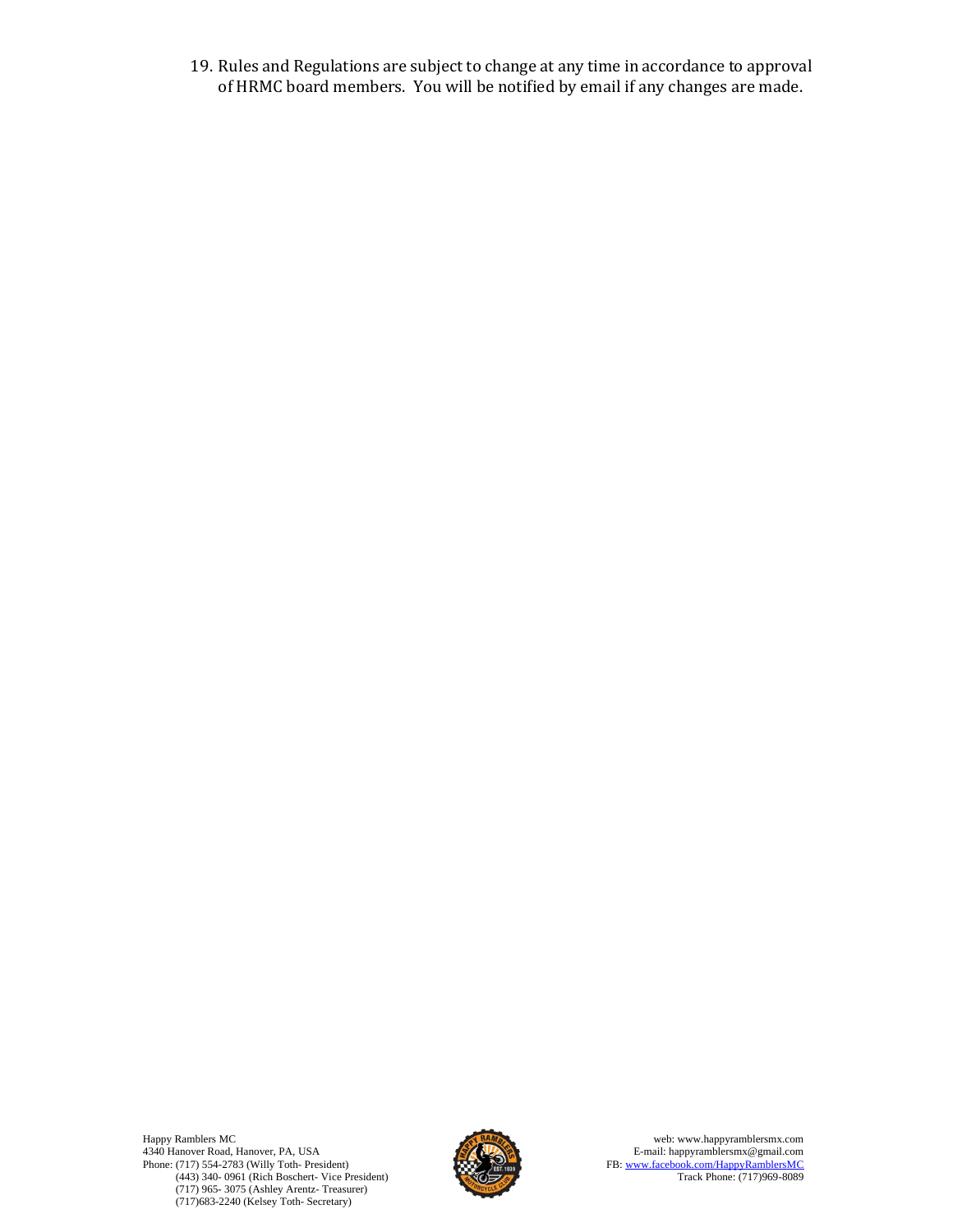# **HAPPY RAMBLERS MOTORCYCLE CLUB**

2022 APPLICATION FOR MEMBERSHIP

## **HAPPY RAMBLERS MOTORCYCLE CLUB 4340 HANOVER ROAD. HANOVER, PA 17331**

**Please print all information clearly.**

| State: ________Zip: ____________                                                                                                                                                                                                                                                                                                                                                                                                                                                                                                                                                                                                                                                                                                                                                                                                                                                                                                                                                            |  |
|---------------------------------------------------------------------------------------------------------------------------------------------------------------------------------------------------------------------------------------------------------------------------------------------------------------------------------------------------------------------------------------------------------------------------------------------------------------------------------------------------------------------------------------------------------------------------------------------------------------------------------------------------------------------------------------------------------------------------------------------------------------------------------------------------------------------------------------------------------------------------------------------------------------------------------------------------------------------------------------------|--|
|                                                                                                                                                                                                                                                                                                                                                                                                                                                                                                                                                                                                                                                                                                                                                                                                                                                                                                                                                                                             |  |
|                                                                                                                                                                                                                                                                                                                                                                                                                                                                                                                                                                                                                                                                                                                                                                                                                                                                                                                                                                                             |  |
| Membership Type: __ Board Member __ Returning ___ Working New                                                                                                                                                                                                                                                                                                                                                                                                                                                                                                                                                                                                                                                                                                                                                                                                                                                                                                                               |  |
|                                                                                                                                                                                                                                                                                                                                                                                                                                                                                                                                                                                                                                                                                                                                                                                                                                                                                                                                                                                             |  |
| Amount received: \$_________________                                                                                                                                                                                                                                                                                                                                                                                                                                                                                                                                                                                                                                                                                                                                                                                                                                                                                                                                                        |  |
|                                                                                                                                                                                                                                                                                                                                                                                                                                                                                                                                                                                                                                                                                                                                                                                                                                                                                                                                                                                             |  |
| I certify that the information listed above is correct and that I am at least 18 years of age. I am also an<br>U.S. citizen, I own and operate a motorcycle, and I am an AMA member.<br>I understand motorcycle riding is an inherently dangerous sport. Therefore, I hereby give up all of my<br>rights to sue or make any claim whatsoever against the Happy Ramblers Motorcycle Club or the officers<br>of the Happy Ramblers Motorcycle Club, for any injury to myself or to others, any property damage, or<br>any crippling injury or death.<br>I understand I must follow the club rules regarding practice on club property. The track may be closed<br>due to dusty or dangerous conditions, and it is my responsibility as a member, to use the facility<br>responsibly. The track must be watered if dusty conditions exist or I may not ride. I understand<br>violators of this rule will lose all club privileges immediately.<br>Initial here ______<br>Children - Name & Age |  |

List the license plate number of any vehicle you intend on parking at the facility. \_

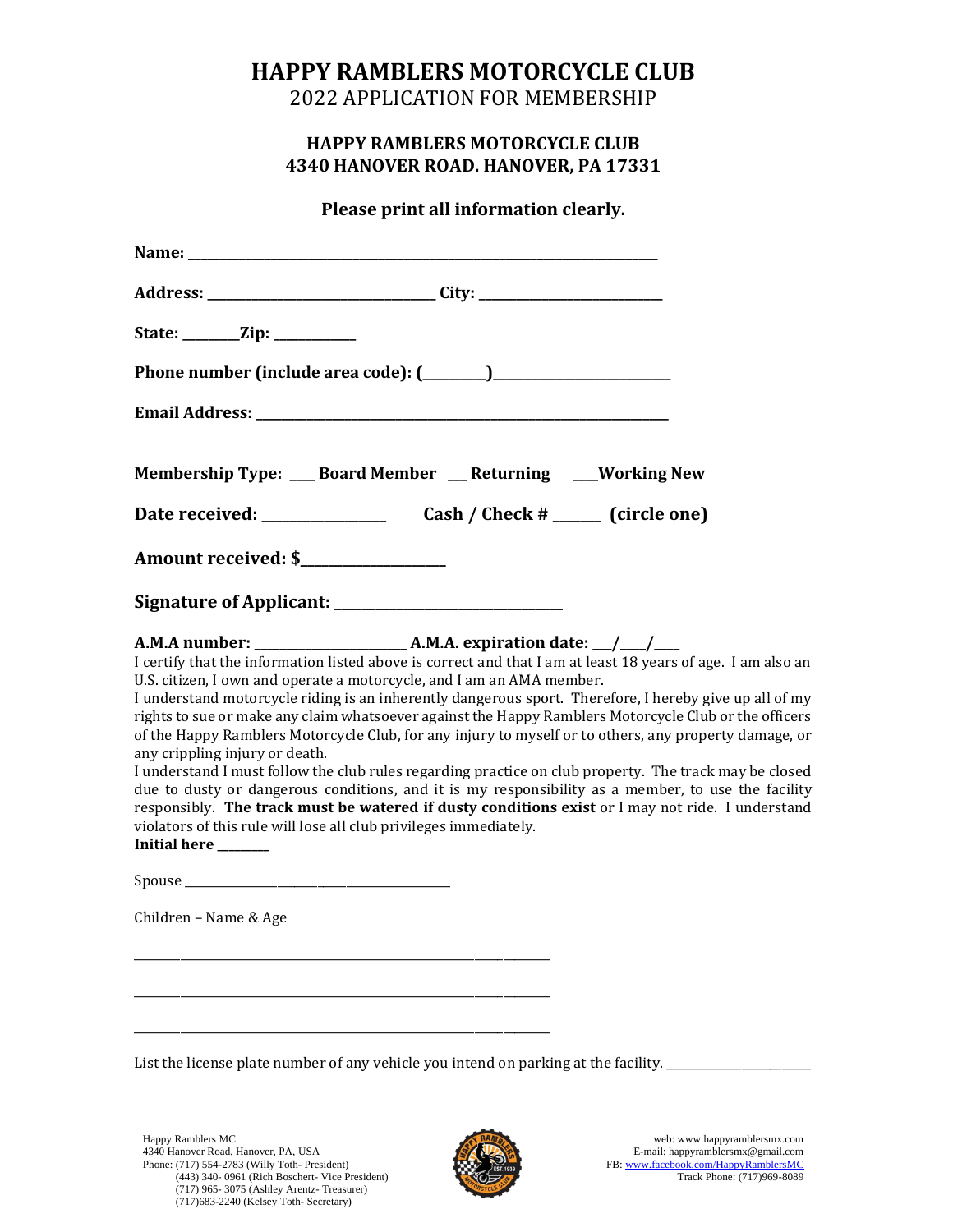# **HAPPY RAMBLERS MOTORCYCLE CLUB 2022 Membership Application Receipt**

| Date received: _________________     | Cash / Check $#$ ________ (circle one) |  |
|--------------------------------------|----------------------------------------|--|
| Amount received: \$_________________ |                                        |  |
|                                      |                                        |  |
|                                      |                                        |  |

If the application is rejected, the fee will be refunded in full.